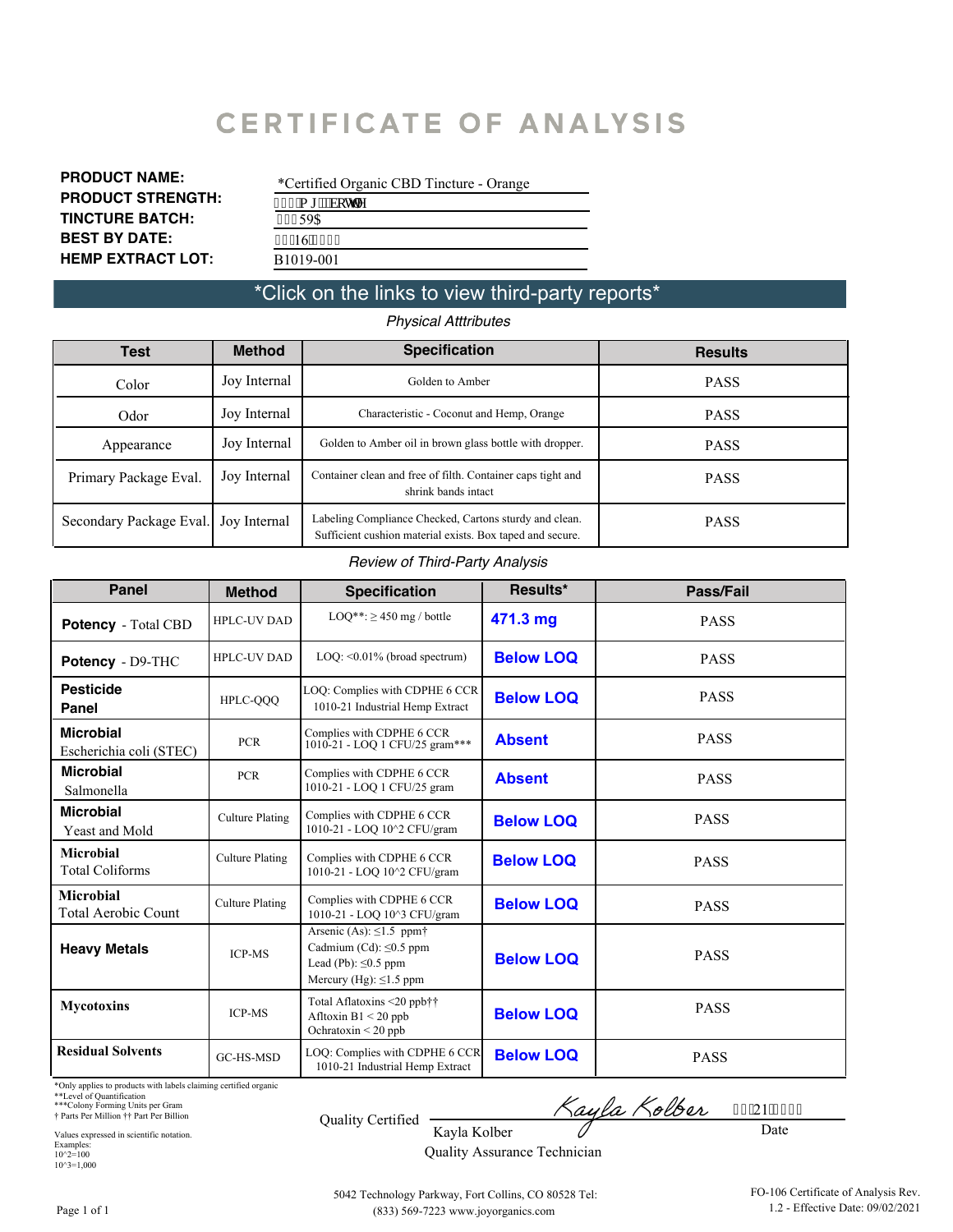<span id="page-1-0"></span>

|                                               | B1019-001<br>24999<br>sample ID                                |                                                                                                                                                      | <b>7USC1639 Certificate of Analysis</b> |
|-----------------------------------------------|----------------------------------------------------------------|------------------------------------------------------------------------------------------------------------------------------------------------------|-----------------------------------------|
| certificate ID<br><b>OKR44</b>                | retention ID 24999<br>total 484.4mg<br>THC‡ ND<br>CBD‡ 471.3mg | <b>This Product</b><br>analysis: 10/22/2020 12:01:11 PM<br><b>Has Been</b><br><b>Tested and</b><br>per 30 mL<br><b>Complies with</b><br>7USC1639o(1) | Stillwater<br>Laboratories              |
| order 8689<br>received 10/22/2020 12:01:11 PM |                                                                |                                                                                                                                                      | 7USC1639 Infused                        |
| test tag<br>sample wgt 15.0 g                 |                                                                |                                                                                                                                                      |                                         |
|                                               |                                                                |                                                                                                                                                      |                                         |
| Inspection MSP-7.5.1.2                        |                                                                |                                                                                                                                                      |                                         |

OC DESCRIPTION: Oil sample (15.00g) received in a client-labeled bottle, by commercial **ACR44 © 10/23/2020** 10/23/2020 ⨂ 0KR44 ⨂ 10/23/2020 ⨂ 0KR44 ⨂ 10/23/2020 courier. Labeled 24999.

| Potency per 30 mL                | MSP-7.5.1.4        | error<br>(95%CI k=2)<br>LOD<br>LOQ |  |  |
|----------------------------------|--------------------|------------------------------------|--|--|
| tetrahydrocannabolic acid (THCa) | <b>ND</b>          | $0.16$   $0.47$   $\pm 0.47$ mg    |  |  |
| Δ9-tetrahydrocannabinol (Δ9 THC) | ND.                | $0.1510.441 \pm 0.44$ mg           |  |  |
| Δ8-tetrahydrocannabinol (Δ8 THC) | ND.                | $0.2010.591 \pm 0.59$ mq           |  |  |
| tetrahydrocannabivarin (THCv)    | <b>ND</b>          | $0.16$   $0.49$   $\pm 0.49$ mg    |  |  |
| cannabidiolic acid (CBDa)        | ND.                | $0.14$   $0.41$   $\pm 0.41$ mg    |  |  |
| cannabidiol (CBD)                | 471.3mg            | $0.16$   $0.47$   $\pm 8.36$ mg    |  |  |
| cannabidivarin (CBDv)            | 2.5 <sub>mq</sub>  | $0.16$   $0.47$   $\pm 0.51$ mg    |  |  |
| cannabigerolic acid (CBGa)       | ND.                | $0.14$   $0.42$   $\pm 0.42$ mq    |  |  |
| cannabigerol (CBG)               | 10.6 <sub>mg</sub> | $0.17$   $0.51$   $\pm 0.68$ mg    |  |  |
| cannabinol (CBN)                 | ND                 | $0.09$   0.26   ±0.26mg            |  |  |
| cannabichromene (CBC)            | <b>ND</b>          | $0.15$   0.46   $\pm 0.46$ mg      |  |  |

| Microbial                | MSP-7.5.1.10        | limit                 | <b>Metals</b>            | MSP-7.5.1.11     | limit          | Pesticides          | MSP-7.5.1.8 | limit     | <b>Pesticides</b>                                                   | MSP-7.5.1.8 | limit     |
|--------------------------|---------------------|-----------------------|--------------------------|------------------|----------------|---------------------|-------------|-----------|---------------------------------------------------------------------|-------------|-----------|
|                          |                     |                       | Arsenic PASS             |                  | 1500 ppb       | Daminozide          | <b>PASS</b> | $0.0$ ppm | Piperonylbutoxide                                                   | <b>PASS</b> | 8.0 ppm   |
|                          |                     |                       | Cadmium PASS             |                  | 500 ppb        | <b>Dichlorvos</b>   | <b>PASS</b> | $0.0$ ppm | <b>Prallethrin</b>                                                  | <b>PASS</b> | $0.4$ ppm |
|                          |                     |                       |                          | <b>Lead PASS</b> | 500 ppb        | Diazinon            | <b>PASS</b> | $0.2$ ppm | Propiconazole                                                       | <b>PASS</b> | 20.0 ppm  |
| Ochratoxin A PASS 20 ppb |                     |                       | Mercury PASS             |                  | 300 ppb        | Dimethoate          | <b>PASS</b> | $0.0$ ppm | Propoxur                                                            | <b>PASS</b> | $0.0$ ppm |
| Aflatoxin PASS 20 ppb    |                     |                       |                          |                  |                | Etoxazole           | <b>PASS</b> | $1.5$ ppm | Pyrethrin                                                           | <b>PASS</b> | $1.0$ ppm |
|                          |                     |                       |                          |                  |                | Fenoxycarb          | <b>PASS</b> | $0.0$ ppm | Pyridaben                                                           | <b>PASS</b> | 3.0 ppm   |
| Solvents                 | MSP-7.5.1.7         | limit                 | Pesticides               | MSP-7.5.1.8      | limit          | Fenpyroximate       | <b>PASS</b> | 2.0 ppm   | Spinetoram                                                          | <b>PASS</b> | 3.0 ppm   |
| Acetone PASS             |                     | 5000 ppm              | Abamectin PASS 0.3 ppm   |                  |                | Fipronil            | <b>PASS</b> | $0.0$ ppm | Spinosad                                                            | <b>PASS</b> | $3.0$ ppm |
| <b>Acetonitrile PASS</b> |                     | 410 ppm               | Acephate PASS            |                  | 5.0 ppm        | Flonicamid          | <b>PASS</b> | $2.0$ ppm | Spiromesifen                                                        | <b>PASS</b> | 12.0 ppm  |
| <b>Benzene PASS</b>      |                     | 0 ppm                 | <b>Acequinocyl PASS</b>  |                  | 4.0 ppm        | Fludioxonil         | <b>PASS</b> | 30.0 ppm  | Spirotetramat                                                       | <b>PASS</b> | 13.0 ppm  |
|                          | <b>Butane PASS</b>  | 5000 ppm              | Acetamiprid PASS         |                  | $5.0$ ppm      | Hexythiazox         | <b>PASS</b> | $2.0$ ppm | Spiroxamine                                                         | <b>PASS</b> | $0.0$ ppm |
| Chloroform PASS          |                     | 0 ppm                 | <b>Aldicarb PASS</b>     |                  | $0.0$ ppm      | Imazalil            | <b>PASS</b> | $0.0$ ppm | Tebuconazole                                                        | <b>PASS</b> | $2.0$ ppm |
| Cyclohexane PASS         |                     | 0 ppm                 | Azoxystrobin PASS        |                  | 40.0 ppm       | Imidacloprid        | <b>PASS</b> | 3.0 ppm   | Thiacloprid                                                         | <b>PASS</b> | $0.1$ ppm |
|                          | <b>Ethanol PASS</b> | 10000 ppm             | Bifenazate PASS          |                  | $5.0$ ppm      | Malathion           | <b>PASS</b> | $5.0$ ppm | Thiamethoxam                                                        | <b>PASS</b> | $4.5$ ppm |
| <b>Heptane PASS</b>      |                     | 5000 ppm              | <b>Bifenthrin PASS</b>   |                  | $0.5$ ppm      | Metalaxyl           | <b>PASS</b> | 15.0 ppm  | Trifloxystrobin                                                     | <b>PASS</b> | 30.0 ppm  |
|                          | Hexane PASS         | 290 ppm               | Boscalid PASS 10.0 ppm   |                  |                | Methiocarb          | <b>PASS</b> | $0.0$ ppm |                                                                     |             |           |
| Isopropyl alcohol PASS   |                     | 5000 ppm              | Carbaryl PASS            |                  | $0.5$ ppm      | Methomyl            | <b>PASS</b> | $0.1$ ppm |                                                                     |             |           |
| <b>Methanol PASS</b>     |                     | 3000 ppm              | Carbofuran PASS          |                  | $0.0$ ppm      | Methyl parathion    | <b>PASS</b> | $0.0$ ppm | <b>INSTRUMENTS</b>                                                  |             |           |
| Pentane PASS             |                     | 5000 ppm              | Chloantraniliprole PASS  |                  | 40.0 ppm       | Mevinphos           | <b>PASS</b> | $0.0$ ppm | potency: HPLC (LC2030C-UV)                                          |             |           |
| Propane PASS             |                     | 5000 ppm              | Chlorfenapyr PASS        |                  | $0.0$ ppm      | Myclobutanil        | <b>PASS</b> | $9.0$ ppm | terpenes: GCMS (QP2020/HS20)                                        |             |           |
|                          | <b>Toluene PASS</b> | 890 ppm               | <b>Chlorpyrifos PASS</b> |                  | $\sim 0.0$ ppm | Naled               | <b>PASS</b> | $0.5$ ppm | solvents: GCMS (QP2020/HS20)                                        |             |           |
|                          |                     | Xylenes PASS 2170 ppm | <b>Clofentezine PASS</b> |                  | $0.5$ ppm      | Oxamyl              | <b>PASS</b> | $0.2$ ppm | pesticides: LCMSMS (LC8060)                                         |             |           |
|                          |                     |                       | Coumaphos PASS 0.0 ppm   |                  |                | Paclobutrazol       | <b>PASS</b> | $0.0$ ppm | mycotoxins: LCMSMS (LC8060)<br>microbial: qPCR (AriaMx) and plating |             |           |
|                          |                     |                       | <b>Cyfluthrin PASS</b>   |                  | $1.0$ ppm      | Permethrin          | <b>PASS</b> | 20.0 ppm  | metals: ICPMS (ICPMS-2030)                                          |             |           |
|                          |                     |                       | Cypermethrin PASS        |                  | $1.0$ ppm      | <b>Phosmet PASS</b> |             | $0.2$ ppm |                                                                     |             |           |

⨂ 0KR44 ⨂ 10/23/2020 ⨂ 0KR44 ⨂ 10/23/2020 ⨂ 0KR44 ⨂ SECURITY FEATURE: WATERMARK MUST MATCH CERTIFICATE ID AND ISSUE DATE

Certified by: **Stillwater Laboratories Inc.** MT License L00001, 7, 8 6073 US93N Suite 5 Olney MT 59927 406-881-2019 Justin M Johnston Printed

Deputy Director

10/27/2020 4:45 PM

Certified by:<br>
MT License L00001, 7, 8<br>
MT License L00001, 7, 8<br>
Stillwater Labs. The format, layout,<br>
Stillwater Labs. The format, layout, <u>Conception</u> CONSUSSIN Suite 5<br>
Olney MT 59927<br>
406-881-2019<br>
Laboratories Inc. © 2020<br>
Laboratories Inc. © 2020  $\frac{10}{20}$ Certificate #4961.01 ISO/IEC 17025:2017

 $\bigotimes_{i=1}^{\infty}$   $\bigwedge_{i=1}^{\infty}$  10/23/2020  $\bigotimes_{i=1}^{\infty}$  10/23/2020  $\bigotimes_{i=1}^{\infty}$ https://portal.a2la.org/scopepdf/4961-01.pdf